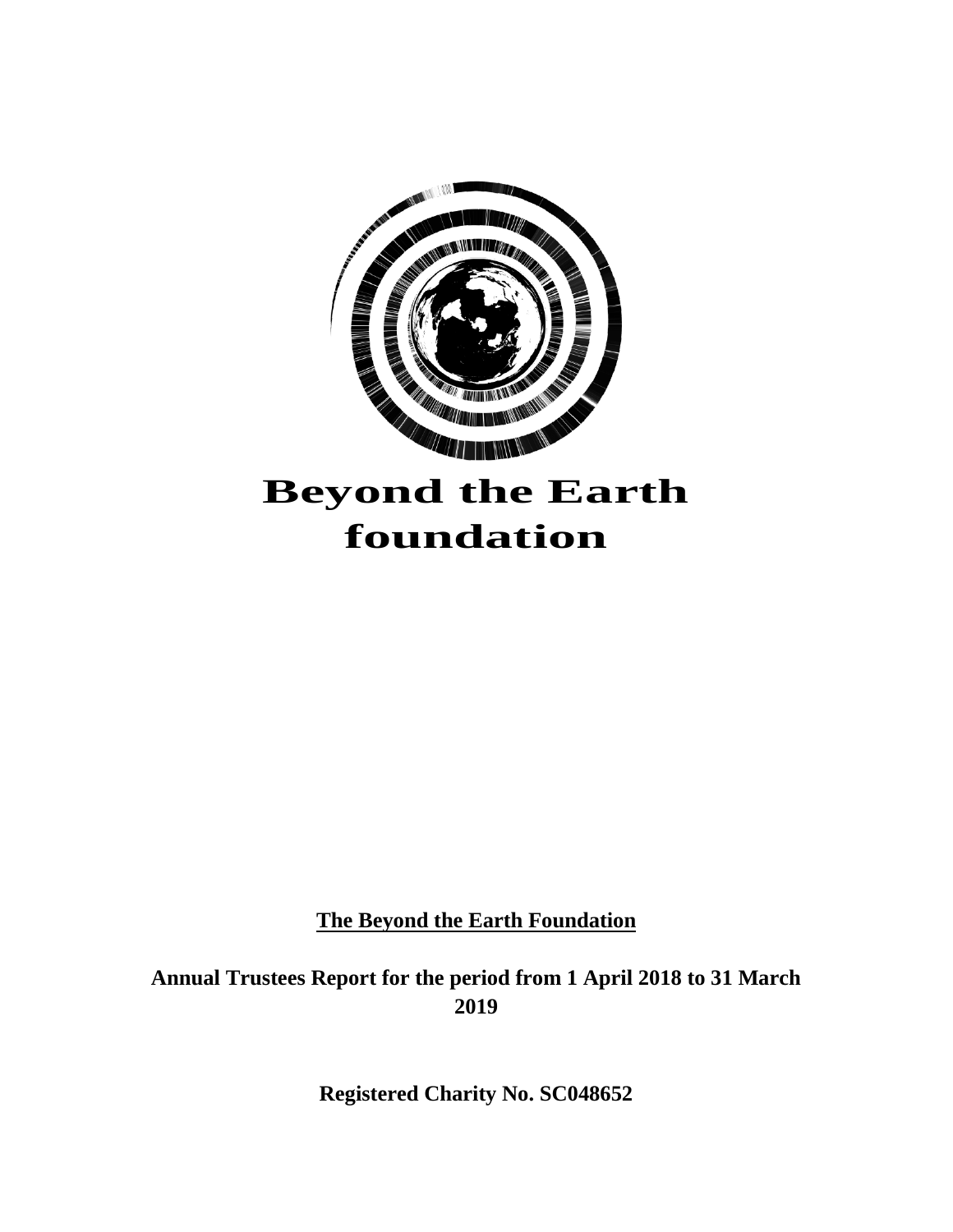

# **Charity Information**

| <b>Charity Name</b>      | The Beyond the Earth foundation |
|--------------------------|---------------------------------|
| <b>Trustees</b>          | Klara Anna Capova               |
|                          | Paul Quast                      |
|                          | Victoria Stoyanova              |
| <b>Advisors</b>          | David Dunér                     |
|                          | <b>Yvan Dutil</b>               |
|                          | Kelly Smith                     |
|                          | John Traphagan                  |
| <b>Charity number</b>    | SC048652                        |
| <b>Principle address</b> | 2F2, 16 Wardlaw Place           |
|                          | Edinburgh                       |
|                          | Scotland                        |
|                          | <b>EH11 1UE</b>                 |

# **Contents**

|                                               | Page    |
|-----------------------------------------------|---------|
| <b>Trustee Report</b>                         |         |
| <b>Structure, Governance &amp; Management</b> | 3       |
| <b>Objectives &amp; Purposes</b>              | $3 - 4$ |
| <b>Achievements &amp; Performance</b>         | $4 - 5$ |
| <b>Plans for future period</b>                | 5       |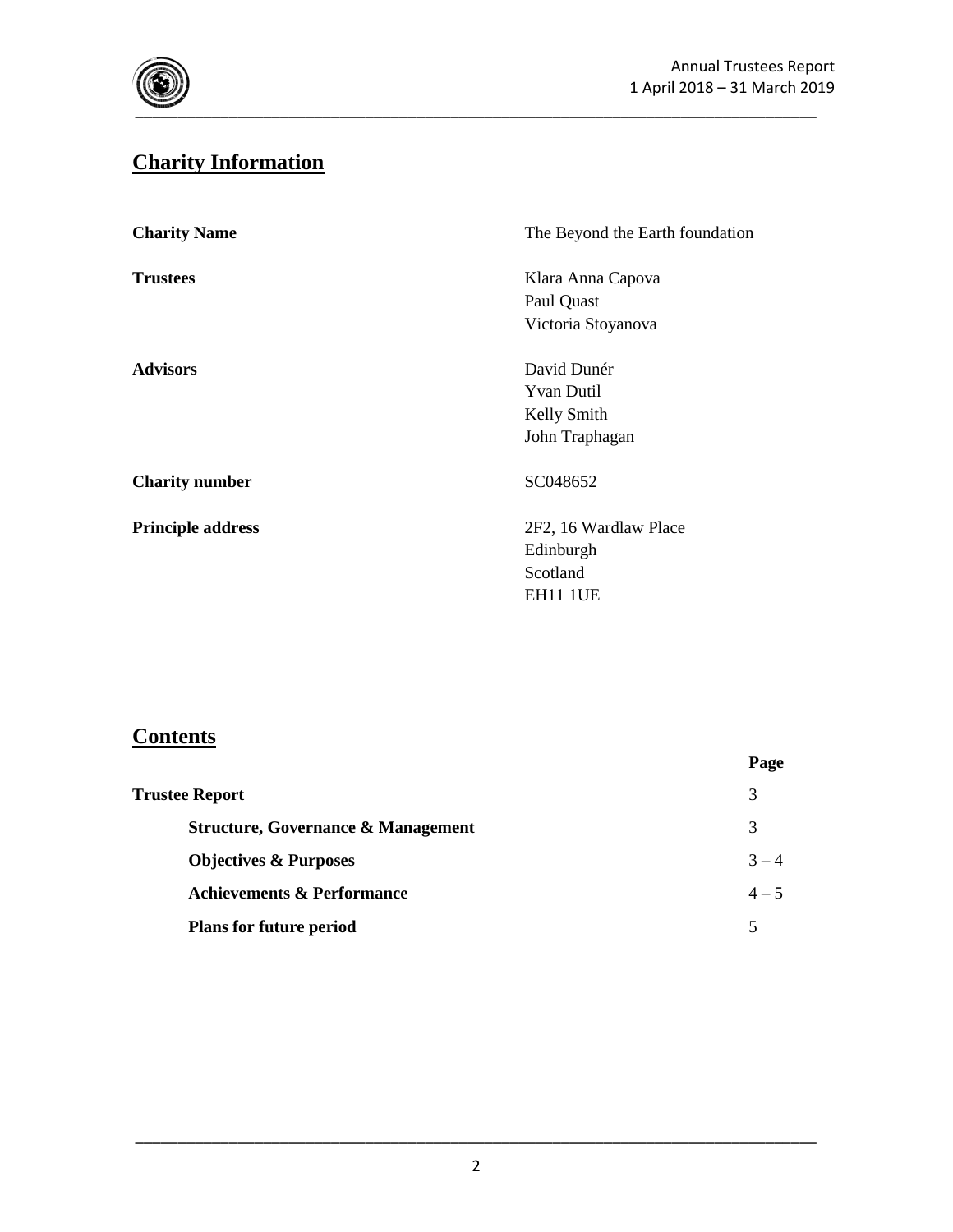

## **Trustee Report**

The Council of Trustees are pleased to present their annual foundation report for the period from 1 April 2018 to 31 March 2019.

## **Structure, Governance & Management**

### **Bylaws**

The Beyond the Earth foundation in its current legal form, was formally registered on 1 August 2018. It has a two-tier structure consisting of the Council of Trustees and other agents/ directors.

#### **Appointment of Trustees**

Trustees are appointed in accordance with the provisions outlined within the foundation bylaws.

## **Objectives & Purposes**

#### **Purposes**

- To foster unique public engagement and educational opportunities within SETI and longterm communicative strategies, astrobiology, temporal social sciences, planetary stewardship praxis, the arts and humanities while also promoting inclusive, cross-cultural discourse on developing best practices for speaking in a single yet heterogeneous voice for Earth in line with the UNISPACE+50 resolutions (2018).
- To establish introductory, micro-etched archives that can facilitate 'interpretation preservation' over intervals of cosmic time from orbit; 'Companion Guide to Earth' libraries that will contain an essential, non-partial records which will subsequently benefit archaeological observations performed by our distant descendants.
	- o To preserve foundational portions of knowledge from a myriad of disciplines and conserve intricate, telluric records while also conveying the interdependence of our planet with its' inhabiting biota.
	- o To further develop an iconic, instrumental pidgin lexicon that mitigates partiality while denoting how to further interpret archival resources. This primer encyclopaedia and related implicit cues will be compiled through peer-led, interdisciplinary academic investigation and [online] public consultations.
	- o To coordinate the recovery of elaborate, terrestrial [and celestial] archives while also providing intelligible keys for interpreting these repositories.
	- o To responsibly deter future human interference with long-duration, hazardous waste storage facilities e.g. nuclear, chemical deep geological depositories.
- To support the conservation of celestial heritage sites/ artefacts in context with current debris/ contamination mitigation guidelines while also authoring intelligible artifices that can be adopted by similar projects for deep time/ space communication strategies.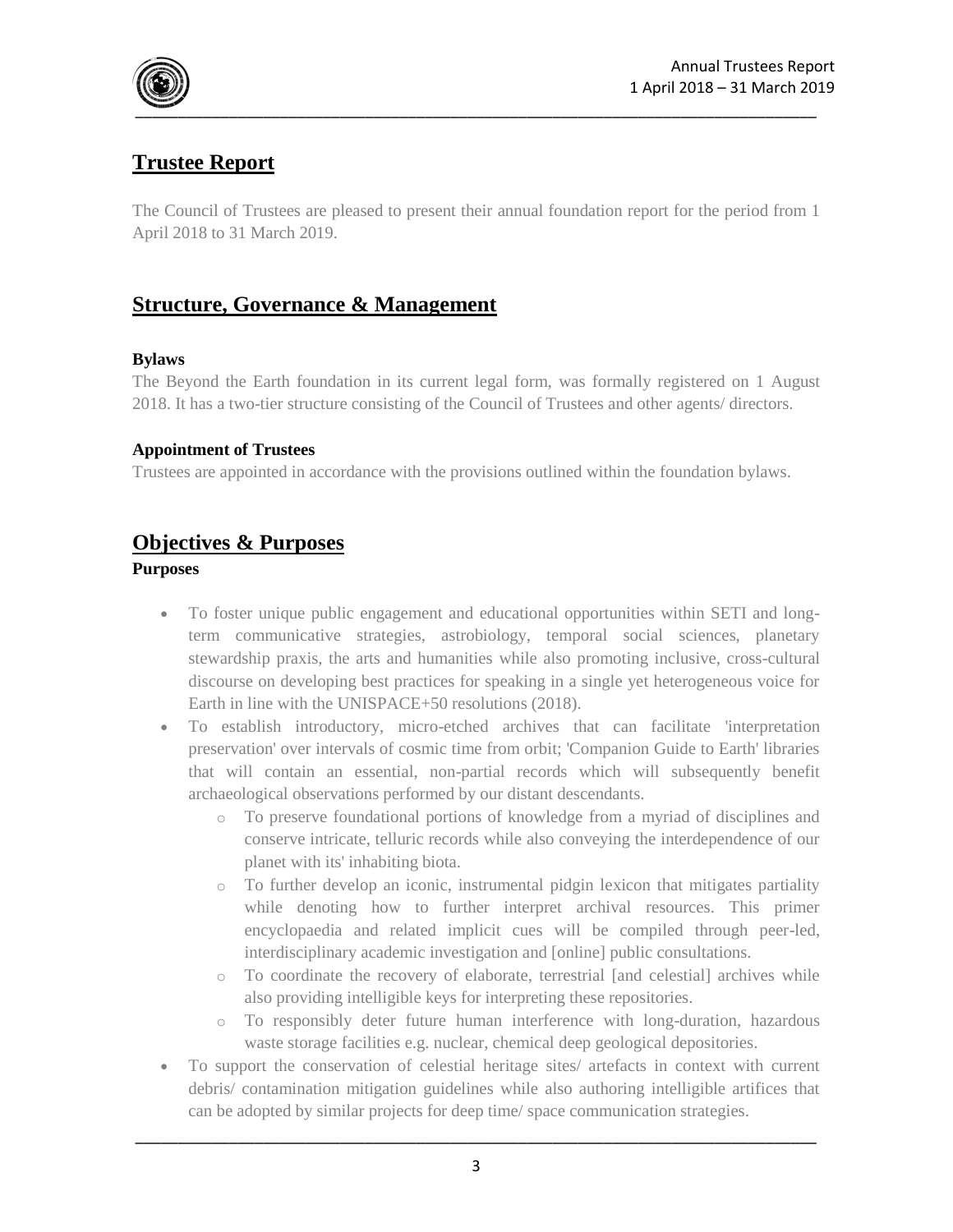

- To contribute peer-led research, ethical considerations and public knowledge to qualitative investigations that aim to address some of the most profound questions facing human culture and its' democratic proliferation within outer space in accordance with the articles of the Outer Space Treaty (1967).
- To encourage international, cooperative learning between different ethnic backgrounds, language speakers and parties with specific accessibility requirements across national borders as per the principles outlined within the Vienna Declaration (1999) in order to collectively undertake this common, multifaceted challenge.

#### **Activities**

In the specified period under review, the foundation has principally been planning informationexchange and engagement channels that will allow public participation within the archival activities while also preparing outreach channels which will be solely/ collaboratively progressed over the forthcoming fiscal year.

### **Achievements & Performance**

Initially, the foundation has primarily focused upon further establishing the organisation's infrastructure, brand, digital assets and media channels while also networking and planning educational/ outreach/ participatory activities with partnering groups and collating necessary information resources. In addition to this, the foundation also focused upon planning particular digital avenues and exercises based around identified gaps within inter/disciplinary research in order to attract public and professional interest towards these subjects.

- In August, we published our website [\(www.beyondtheearth.org\)](http://www.beyondtheearth.org/) and other associated social media channels for further public information as well as undertaking numerous press and media opportunities to garner further interest in participating within this entity.
- In August, we published our first research manuscript which documented all of the contents that have been included within space archives/ transmissions – a catalogue that has thus far been reviewed by individuals and press with a professional interest in Search for Extra-Terrestrial Intelligence/ astrobiology education/ space-agency outreach/ information archival projects/ heritage preservation consortia.
- In September 2018, we freely published an introductory guide/ schematics for a forthcoming space archive detailing media channels open for public content submission(s).
- In September on the same service, we published a provisional catalogue of spacecraft/ artefacts still within orbit that had been launched during the Space Race/ Cold War era. This publication is a long list of resources developed for peer identification of significant objects for heritage listing services and public engagement/ contributions are formulating a shortlisted file.
- In October, we ran a World Space Week  $(4<sup>th</sup> 7<sup>th</sup>$  October) public event designed to highlight and identify elements of space heritage (i.e. old satellite infrastructure which possesses varying levels of historical significance). Overall, this communal activity on